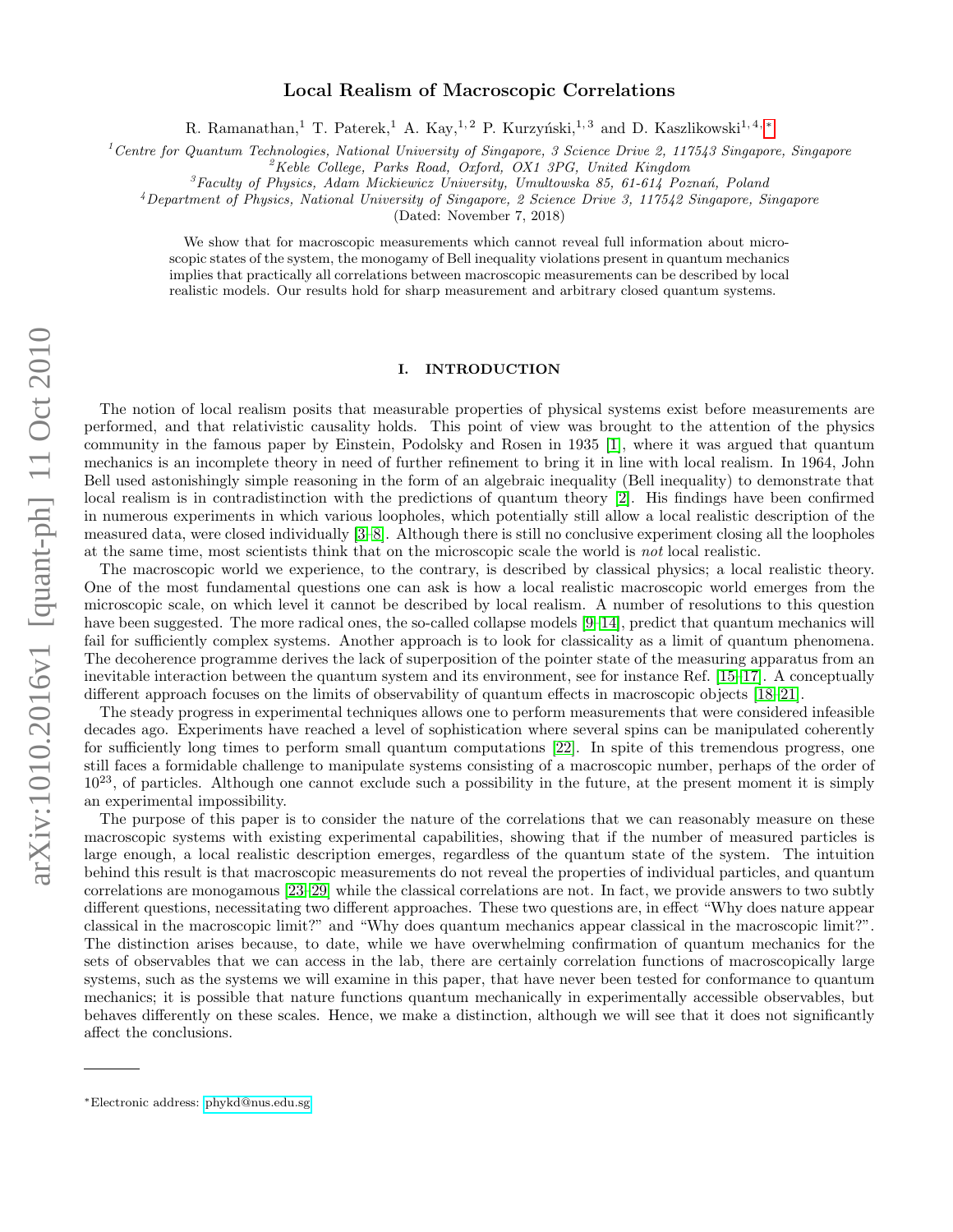### II. MACROSCOPIC MEASUREMENTS AND LHV MODELS

In order to precisely define our concept of macroscopic measurements, consider systems of many qubits. This is often a good approximation to systems composed of magnetic materials and metals [\[30\]](#page-6-11). We are interested in experimentally feasible measurements performed on macroscopic regions of the system whose results can be known with arbitrary precision. The simplest measurement of this kind is magnetization along some direction, which is the average projection of all spins on the given direction. The outcome of this measurement does not reveal information about the spin projections of individual particles; there are many configurations of individual spin projections that give the same magnetization. The situation is therefore analogous to statistical mechanics, where one macrostate is realized by the averaging over an enormous number of microstates.

Magnetization observables are described by one-body operators that can be written as  $\sum_k \vec{n} \cdot \vec{\sigma}_k$ , where  $\vec{\sigma}_k$  $(\sigma_x, \sigma_y, \sigma_z)$  are the standard Pauli operators acting on the kth particle and  $\vec{n}$  is a 3 component vector of unit length. One could also consider M-body observables that read  $\sum_{\kappa} O_{\kappa}$ , where  $\kappa$  contains all different subsets of M particles and  $O_{\kappa}$  is an arbitrary M-qubit Hermitian operator. These are increasingly hard to implement experimentally with increasing  $M$  (or to extract from the measurement results of single-body operators, as would be the case with the variance, which is a two-body operator). For this reason, we focus on magnetization measurements as the most feasible scenario and later we extend our considerations to the case of M-body measurements to show that they do not change the central thesis of this paper, up to some high M threshold.

We investigate a lattice of macroscopically many qubits,  $N \approx 10^{23}$ , prepared in some state  $\rho$ , and will prove the existence of a local hidden variable model for the correlations between magnetization measurements on macroscopic regions of these qubits. As an illustration, consider dividing the lattice into two disjoint regions A and B, as depicted in Fig. [1,](#page-2-0) containing  $N_A, N_B$  qubits respectively, where  $N_A, N_B$  are of the order of N. In each of the regions, we perform a measurement of local magnetizations  $\mathcal{M}_{\vec{a}}~(\mathcal{M}_{\vec{b}})$  along some directions  $\vec{a}~(\vec{b})$ :

$$
\mathcal{M}_{\vec{a}} \equiv \sum_{i \in A} \vec{a} \cdot \vec{\sigma}_i \quad \text{and} \quad \mathcal{M}_{\vec{b}} \equiv \sum_{j \in B} \vec{b} \cdot \vec{\sigma}_j. \tag{1}
$$

Quantum correlations between the magnetization measurements in the state  $\rho$ ,  $\mathbb{E}_{\vec{a}\vec{b}} = \langle \mathcal{M}_{\vec{a}} \otimes \mathcal{M}_{\vec{b}} \rangle_{\rho}$ , are given by the sum of microscopic correlations between all pairs of qubits from different regions:

$$
\mathbb{E}_{\vec{a}\vec{b}} = \sum_{i \in A} \sum_{j \in B} \text{Tr}\left( (\vec{a} \cdot \vec{\sigma}_i \otimes \vec{b} \cdot \vec{\sigma}_j) \rho \right). \tag{2}
$$

Since the very same measurements are performed on all the microscopic pairs, the macroscopic magnetization correlations are effectively described by the averaged state of two qubits:

$$
\mathbb{E}_{\vec{a}\vec{b}} = N_A N_B \text{Tr} \left( (\vec{a} \cdot \vec{\sigma} \otimes \vec{b} \cdot \vec{\sigma}) \rho_{eff}^{AB} \right), \tag{3}
$$

where the effective two-qubit state is described by the positive semi-definite operator

$$
\rho_{eff}^{AB} = \frac{1}{N_A N_B} \sum_{i \in A} \sum_{j \in B} \rho_{ij},\tag{4}
$$

and  $\rho_{ij}$  is the reduced density matrix for ith qubit at A and jth qubit at B. These different expectation values can then be combined together using coefficients  $\alpha(\vec{a},\vec{b})$  for the  $S_A$ ,  $S_B$  different measurement settings on Alice's and Bob's partitions respectively, to give what we refer to as a macroscopic Bell parameter:

$$
\langle \mathcal{B} \rangle = \sum_{\vec{a}, \vec{b}} \alpha(\vec{a}, \vec{b}) \mathbb{E}_{\vec{a}\vec{b}}.
$$

A set of correlations  $\mathcal{E}_{\vec{a}\vec{b}}$  admits a local hidden variable model (LHV) if there are parameters  $\lambda$ , distributed with probability density  $\mu(\lambda)$ , and local response functions  $J_A(\vec{a}, \lambda)$  and  $J_B(\vec{b}, \lambda)$  such that

$$
\mathcal{E}_{\vec{a}\vec{b}} = \int d\lambda \mu(\lambda) J_A(\vec{a}, \lambda) J_B(\vec{b}, \lambda). \tag{5}
$$

Applied to our scenario a set of quantum correlations  $\mathbb{E}_{\vec{a}\vec{b}}$  admits an LHV model as soon as we can construct such a model for correlations obtained from the effective state  $\rho_{eff}^{AB}$ . Therefore,  $\rho_{eff}^{AB}$  will always be the focus of our study.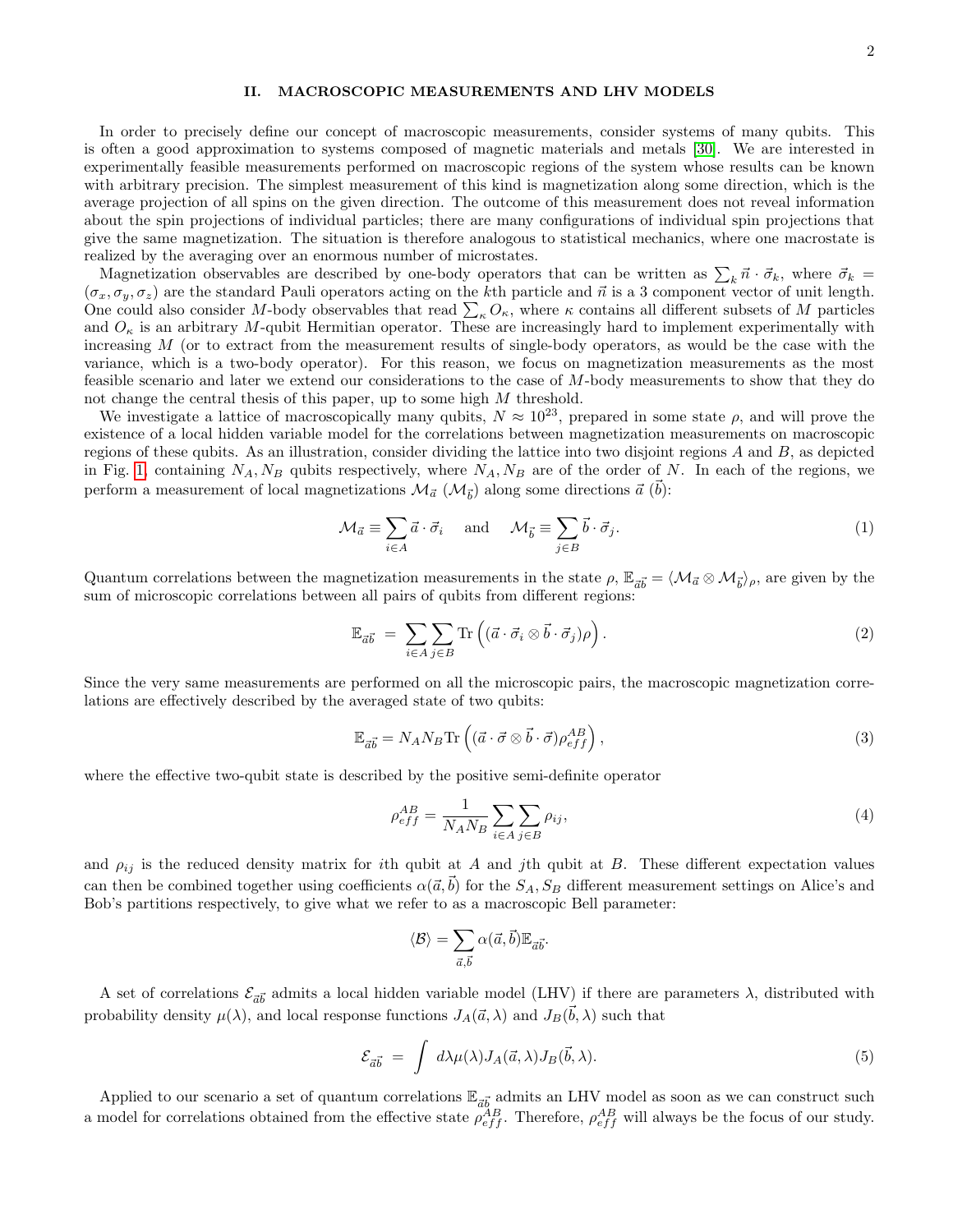

<span id="page-2-0"></span>FIG. 1: Measurements of local magnetizations on a macroscopic object. The arrows represent directions of magnetization measurements in macroscopic regions  $A$  and  $B$ . Each microscopic qubit in a given region is measured along the same direction. The correlations between magnetization measurements are determined by the effective two-qubit state  $\rho_{eff}^{AB}$  being the uniform average over all reduced density matrices  $\rho_{ij}$ . The monogamous nature of quantum correlations limits the strength of correlations contained in the states  $\rho_{ij}$  and  $\rho_{ij'}$  because they share the common qubit i.

Note that whatever results we succeed in deriving regarding a set of states  $\rho$  which do not violate some class of macroscopic Bell inequalities, will apply equally to the class of states  $(\prod_{i=1}^{N_A} U_i^A \prod_{j=1}^{N_B} U_j^B) \rho (\prod_{i=1}^{N_A} U_i^A \prod_{j=1}^{N_B} U_j^B)^{\dagger}$  for measurement settings  $U_i^A (\vec{a} \cdot \vec{\sigma}) U_i^A$ <sup>†</sup> and  $U_i^B(\vec{b}\cdot\vec{\sigma})U_i^B$ <sup>†</sup> under the same conditions. For instance, if we prove that no state  $\rho$  violates a set of Bell inequalities, this instantly generalizes to Bell inequalities which allow for some variation of magnetic fields over the sample.

## <span id="page-2-2"></span>III. EXPLICIT MODELS AND QUANTUM COMPLEMENTARITY

In this section, we will show that  $\rho_{eff}^{AB}$  admits LHV description for two magnetization measurements performed on up to  $\log_2 N$  macroscopic regions. Our proof will proceed by utilizing the quantum character of the magnetization measurements, but makes no assumption on the behavior of correlations which do not enter magnetization outcomes (which may have never been proven to behave quantumly).

A set of four correlations measured on a two-qubit state with one of two local observables admits an explicit LHV model of Ref. [\[31\]](#page-6-12) if elements of the correlation tensor  $T_{kl} = \text{Tr}(\sigma_k \otimes \sigma_l \rho)$  satisfy [31]:

<span id="page-2-1"></span>
$$
\mathcal{L} \equiv \sum_{k,l=x,y} T_{kl}^2 \le 1,\tag{6}
$$

where orthogonal local directions  $x$  and  $y$  are defined to be along sum and difference of the two local setting vectors. Note that this condition does not require orthogonal measurement settings in a Bell experiment.

We apply this condition to the effective state  $\rho_{eff}^{AB}$ . The elements of its correlation tensor read

$$
T_{kl} = \frac{1}{N_A N_B} \sum_{i \in A} \sum_{j \in B} T_{kl}^{(ij)},\tag{7}
$$

where  $T_{kl}^{(ij)}$  is the component of the correlation tensor for particles i and j in the regions A and B respectively. Substituting into [\(6\)](#page-2-1) gives

$$
\mathcal{L} = \frac{1}{N_A^2 N_B^2} \sum_{i,i' \in A} \sum_{j,j' \in B} \vec{T}^{(ij)} \cdot \vec{T}^{(i'j')},\tag{8}
$$

with  $\vec{T}^{(ij)} = (T_{xx}^{(ij)}, T_{yy}^{(ij)}, T_{yx}^{(ij)}, T_{yy}^{(ij)})$ . In the next step, we write  $\mathcal{L}$  as a combination of vectors  $\vec{P}^{(ij)} =$  $(T_{xx}^{(ij)}, T_{yy}^{(ij)}, T_{yx}^{(i(j+1))}, T_{yy}^{(i(j+1))})$  and  $\vec{Q}^{(ij)} = (T_{xx}^{(i(j+1))}, T_{xy}^{(i(j+1))}, T_{yx}^{(ij)}, T_{yy}^{(ij)})$ , the components of which are expectation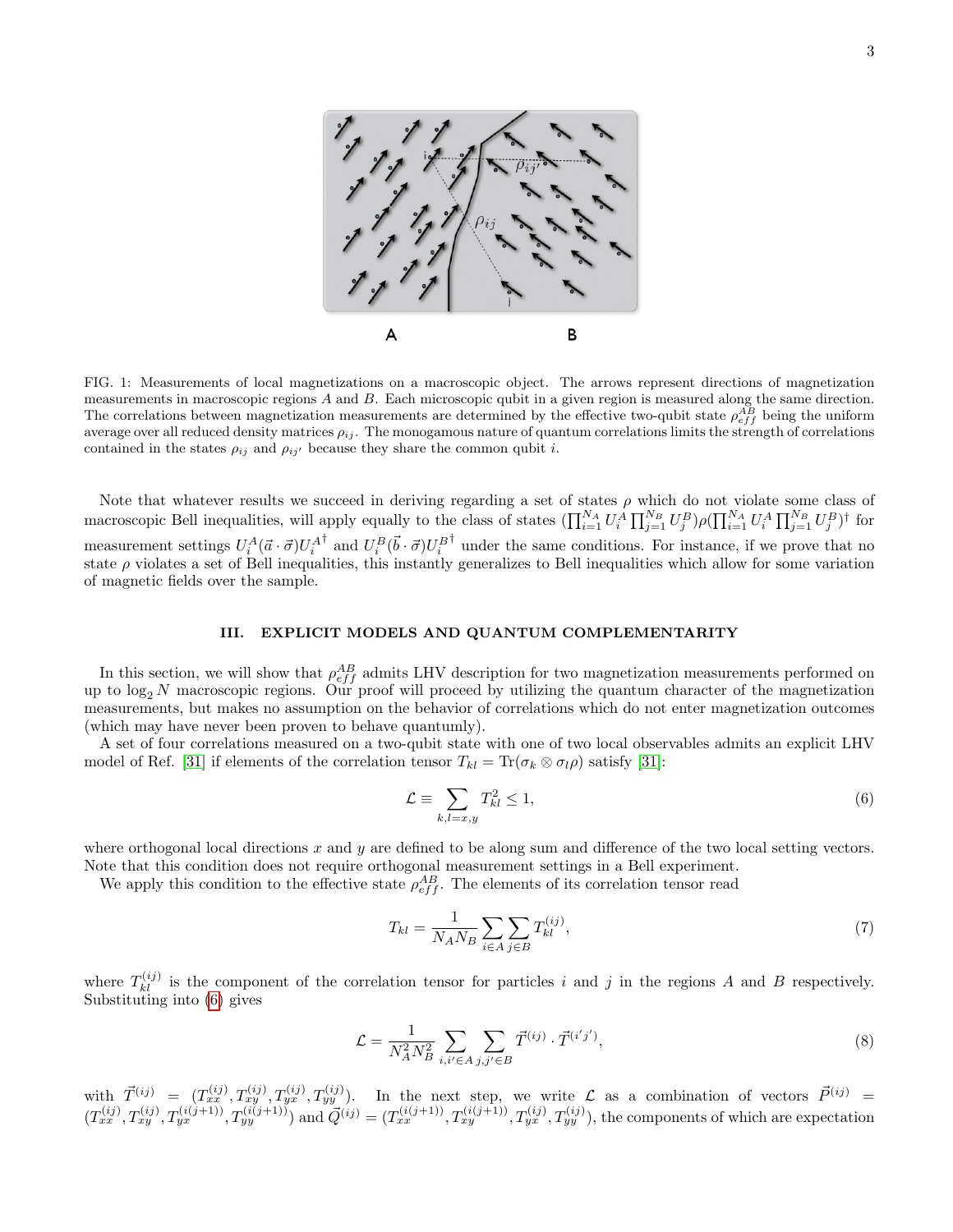values of mutually anti-commuting operators:

$$
\mathcal{L} = \frac{1}{2N_A^2 N_B^2} \sum_{i,i' \in A} \sum_{j,j' \in B} \left( \vec{P}^{(ij)} \cdot \vec{P}^{(i'j')} + \vec{Q}^{(ij)} \cdot \vec{Q}^{(i'j')} \right). \tag{9}
$$

The components of vectors  $\vec{P}^{(ij)}$  and  $\vec{Q}^{(ij)}$  involve correlations between two pairs of micro-systems, pair  $(ij)$  and  $(i(j+1))$ , i.e. the sum is modulo  $N_B$ . The monogamous nature of correlations between these pairs, which stem from quantum complementarity, limits the lengths of  $\vec{P}^{(ij)}$  and  $\vec{Q}^{(ij)}$  below one [\[29\]](#page-6-10), and consequently gives  $\mathcal{L} \leq 1$ . Thus we have shown that the correlations between local magnetizations in the system of N qubits are of classical nature as long as  $N_A$  or  $N_B$  is greater than one. In effect, the quantum correlations get diluted in the effective state  $\rho_{eff}^{AB}$ due to monogamy between the different pairwise terms, which themselves arise because the observables see the whole quantum state  $\rho$  as an equal average over all possible pairs of qubits between regions A and B.

We generalize this method to the scenario where the system of  $N$  qubits is partitioned into  $K$  regions such that there are  $N_k$ , of the order of  $\frac{N}{K}$ , particles in each region, with  $k = 1, \ldots K$ . We prove in Appendix A that when  $K \leq \log_2(N)$  there is always an LHV description for all quantum states  $\rho$ . We stress that the bound on K may not be tight and even more macroscopic observers may still not be able to violate a Bell inequality.

The method can also be extended to the scenario where one measures  $M$ -body observables (for example, magnetization is a 1-body observable and magnetic susceptibility is a 2-body observable), and consequently considers Bell inequalities of 2M-qubit correlation functions. It can be shown using the above methods that in particular CHSH-like inequalities are not violated by macroscopic systems up to some high threshold M.

### <span id="page-3-1"></span>IV. BELL MONOGAMY AND LOCAL REALISTIC MACROSCOPIC CORRELATIONS

Now we prove more general results using the stronger assumption that quantum predictions are valid even for experiments that cannot be performed in practice. In practice, each microscopic constituent of a macroscopic system cannot be addressed, but we assume that the predictions of quantum mechanics hold true even if they could be addressed. Our approach closely follows the proof technique in [\[27\]](#page-6-13) which proved the monogamy of Bell inequalities. Given the similar nature of proofs in [\[28\]](#page-6-14), one expects that the results can be extended to discuss why general nosignalling theories would also appear classical, not merely limited to quantum mechanics. However, we have not formalised this expectation.

Our additional assumption about the applicability of quantum mechanics permits us to consider a much more general scenario than the previous section. Let us take a sample of  $N$  spins of arbitrary local Hilbert space dimension. The vector of matrices  $\vec{\sigma}$  provides a Hermitian basis for the operators in the local Hilbert space. Partition these spins into k partitions of  $N_A$ ,  $N_B$ ...  $N_K$  particles respectively. On each of these partitions X, we will be able to choose from  $S_X$  measurement settings. A given measurement setting will be denoted by  $i_X$ , and the corresponding measurement outcome by  $j_X$ . We can denote the different measurement operators by  $E_{i_X,j_X}^X$ , which are POVM elements for a given measurement setting and outcome. They satisfy a completeness relation  $\sum_j E_{i,j}^X = \mathbb{1}$ . So, we can write a rather generic Bell inequality (which includes those previously defined as a subset) in terms of

$$
\langle \mathcal{B} \rangle = \sum_{\vec{i},\vec{j}} \alpha(\vec{i},\vec{j}) \text{Tr} \left( \rho_{eff}^{AB...K} (E_{i_A,j_A}^A \otimes E_{i_B,j_B}^B \otimes \ldots E_{i_K,j_K}^K) \right)
$$

where  $\vec{i}$  is a vector of the measurement settings  $i_A \dots i_K$  and  $\rho_{eff}^{AB\dots K}$  is similarly defined to  $\rho_{eff}^{AB}$ , i.e.,

$$
\rho_{eff}^{AB...K} = \frac{1}{N_A N_B \dots N_K} \sum_{a \in A...k \in K} \rho_{a,b...k}.
$$

Now we will show that the following quantum probability distribution

$$
p(\vec{i},\vec{j}) = \text{Tr}\left(\rho_{eff}^{AB...K}(E^A_{i_A,j_A} \otimes E^B_{i_B,j_B} \otimes \dots E^K_{i_K,j_K})\right),
$$

admits a LHV model. This can be done provided the number of measurement settings,  $S_X$ , is equal to the number of spins in the partition,  $N_X$  for all  $X \in \{A, B \dots K\}$ . To start, we define vectors  $\vec{m}_X$  of  $S_X$  elements, which read like a script for a deterministic protocol of what measurement results to give provided with a measurement setting: if the measurement setting is  $i_X$ , element  $m_X^{i_X}$  is what should be given as outcome  $j_X$ . With this in place, we are in a position of give the LHV strategy – a source of shared randomness between all the parties selects a set of vectors  $\vec{m}_A, \vec{m}_B \dots \vec{m}_K$  with probability

<span id="page-3-0"></span>
$$
\operatorname{Tr}\left(\rho'(E_{\vec{m}_A}^A \otimes E_{\vec{m}_B}^B \otimes \dots E_{\vec{m}_K}^K)\right) \tag{10}
$$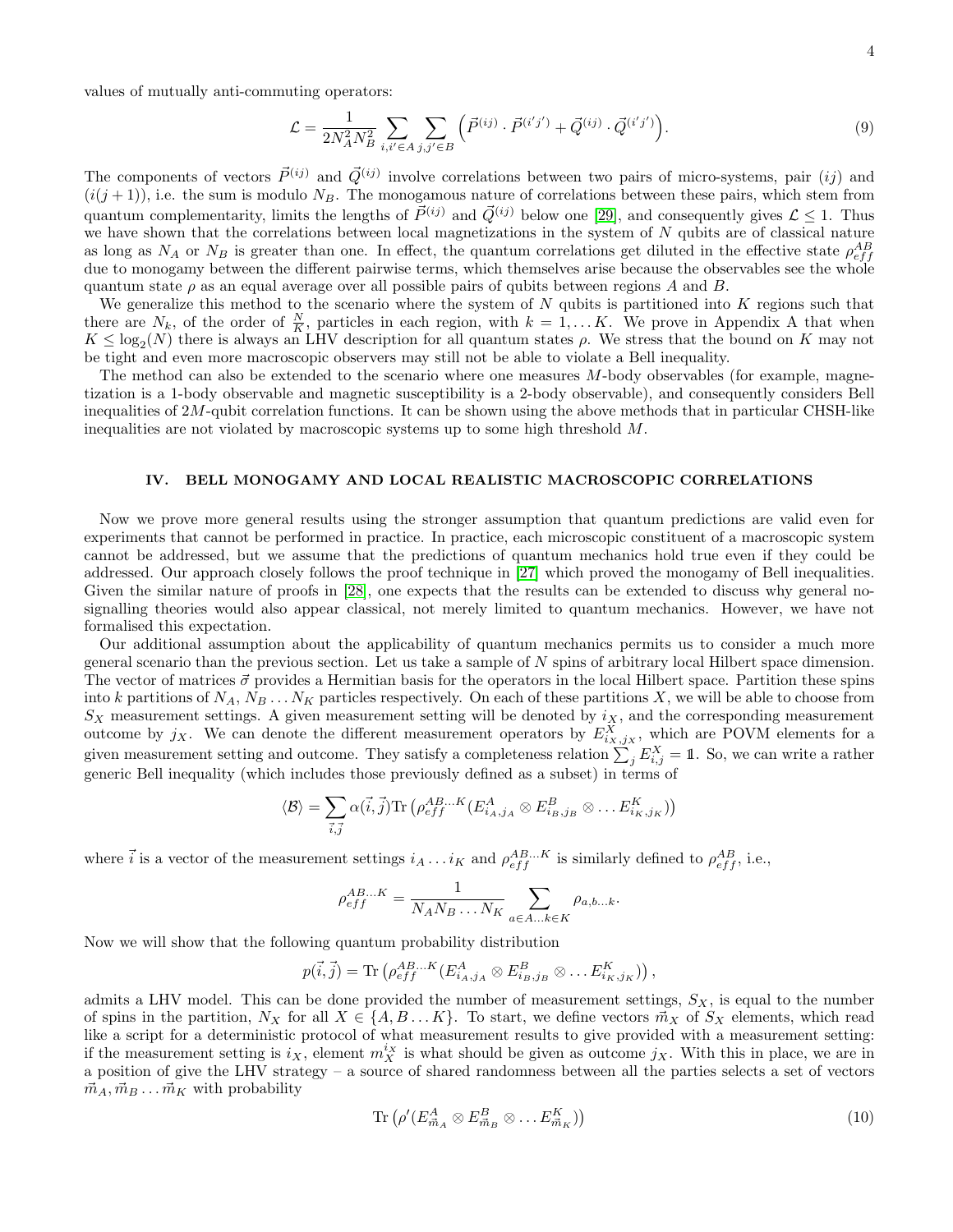where  $\rho'$  is any quantum state that has every k-qubit reduced density matrix drawn from one Alice, one Bob etc. is equal to  $\rho_{eff}^{AB...K}$  and where

$$
E_{\vec{m}_A}^A = E_{1,m_A^1}^A \otimes E_{2,m_A^2}^A \otimes \dots E_{S_A,m_A^{S_A}}^A
$$

(This is well defined if  $S_A = N_A$ ). Having jointly selected these vectors, then the parties wait until they're told what their measurement setting  $i_X$  is, at which point they give the outcome  $m_X^{i_X}$ . If we use this strategy, the resultant probability distribution is

$$
p(\vec{i},\vec{j}) = \sum_{\vec{m}_A...\vec{m}_K} \text{Tr}(\rho' E_{\vec{m}_A}^A \otimes E_{\vec{m}_B}^B \otimes \dots E_{\vec{m}_K}^K) \delta_{m_A^{i_A},j_A} \dots \delta_{m_K^{i_K},j_K},
$$

which you will readily see is equal to the desired distribution by using the completeness relations of the POVM operators. So, this will lead us to conclude that if at least one example of a state  $\rho'$  exists, for a given  $\rho_{eff}^{AB...K}$ , then the original state  $\rho$  cannot violate a macroscopic Bell inequality of  $S_A = N_A$ ,  $S_B = N_B$ ... settings. However, we can always construct  $\rho'$  from  $\rho$ . Let  $\Pi_X$  be a permutation over all spins of a given partition X. Thus,

$$
\rho' = \frac{1}{|\Pi_A| \dots |\Pi_K|} \sum_{\Pi_A \dots \Pi_K} (\Pi_A \otimes \Pi_B \dots \otimes \Pi_K) \rho (\Pi_A \otimes \Pi_B \dots \otimes \Pi_K)^{\dagger}.
$$

The result readily extends in two ways. Firstly, observe that in the  $N_A$  measurement settings (for instance), any two can be set equal to each other, and the result still holds. Thus, in fact, the result holds provided all  $S_X \leq N_X$ . Secondly, we can examine many-body observables. For M-body observables, we can redefine the effective Bell inequality of  $\rho_{eff}$ to be over M physical spins in each partition (although this requires that those  $M$ -body observables can be applied to all possible subsets of  $M$  spins, whereas one might prefer to impose a locality constraint). This has the knock-on effect of simply rescaling the limiting number of Bell measurements to  $N_X/M$ , assuming this is an integer. So, a system of say  $10^{23}$  particles divided into  $10^7$  partitions, and involving  $10^7$ -body observables would still require at least 10<sup>9</sup> measurement settings to possibly measure some violation of a Bell inequality, which we consider infeasible.

In order to reach this result, we were required to calculate the probabilities in Eqn. [\(10\)](#page-3-0), which are probabilities defined beyond the limit up to which quantum mechanics has been tested. This is why we have made the distinction between the two derivations; that of the previous section did not require this assumption. However, in some sense, this is not required here either. The probabilities of Eqn. [\(10\)](#page-3-0) can be just that, probabilities devoid of further physical interpretation. Thus, even though the physical specimen that we are measuring may not be in the quantum state  $\rho$  and these expectation values do not actually exist, all we need to know is that the set of measurements that we can perform appear quantum mechanical. If they indeed appear so, they must appear as if they were originating from some quantum state  $\rho$  (if there were no quantum state  $\rho$  compatible with all the measurement results, we would conclude that the system is not behaving quantumly). Thus, we can use the mathematical formalism of quantum theory to manipulate this hypothetical  $\rho$  and give us the LHV.

This no-go theorem gives a very strong bound on the degree of control we would need over large systems for there to possibly be a violation of a Bell inequality. Indeed, it is quite tight since it says that for two parties with  $N_A = 1$ and  $N_B = 1, 2$  with  $S_A = S_B = 1, 2$  there cannot be a Bell violation, whereas one can show that there is a violation for  $N_A = 1$  and  $N_B = 1, 2$  with  $S_A = S_B = 2, 3$  (the  $N_B = 1$  case is just CHSH. The  $N_B = 2$  case uses a 3-setting Bell inequality found in [\[32\]](#page-6-15)). Another interesting feature, however, is that there are some classes of states which we can show will never violate these macroscopic Bell inequalities, no matter how many measurement settings are allowed in the Bell inequality, as we will see in the following section.

### V. ROTATIONALLY INVARIANT SYSTEMS

Stronger results can be proved for restricted classes of N-qubit states  $\rho$ , such as those which are rotationally invariant, i.e.,

<span id="page-4-0"></span>
$$
\rho = U^{\otimes N} \rho (U^{\otimes N})^{\dagger},\tag{11}
$$

for all single qubit unitaries  $U$ . This is a wide class of physically important states such as thermal states of the Heisenberg model.

First of all, we notice that any reduced density matrix  $\rho_{ij}$  obtained from the density matrix  $\rho$  satisfying the relation [\(11\)](#page-4-0) is rotationally invariant, i.e.,  $\rho_{ij} = U \otimes U \rho_{ij} U^{\dagger} \otimes U^{\dagger} = V_{ij} |\psi_{-}\rangle \langle \psi_{-}|_{ij} + (1 - V) \frac{\mathbb{1}_{i} \otimes \mathbb{1}_{j}}{4}$  [\[33\]](#page-6-16). Thus, the effective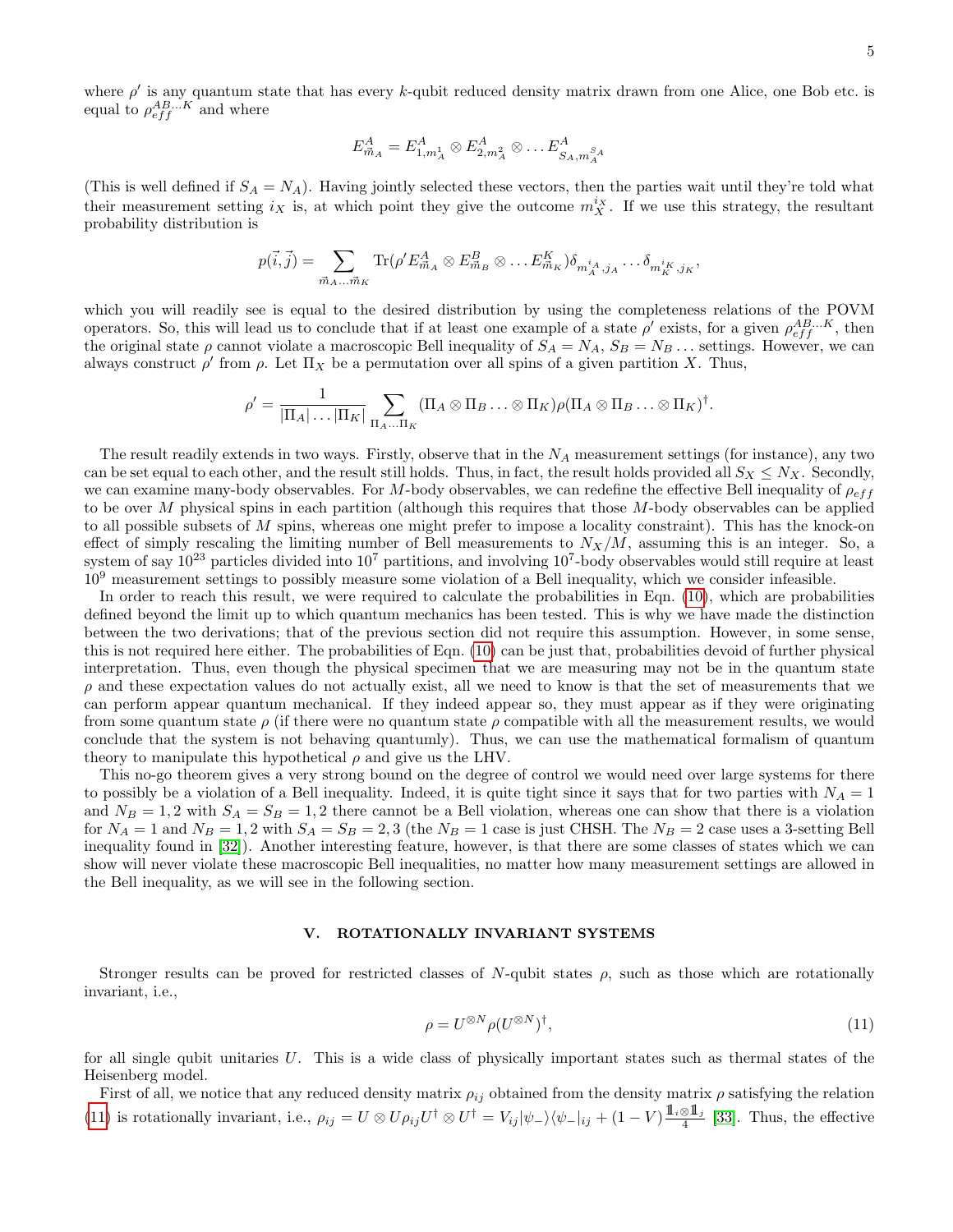$$
\rho_{eff}^{AB} = V|\psi_{-}\rangle\langle\psi_{-}|_{AB} + (1 - V)\frac{\mathbb{1}_{A} \otimes \mathbb{1}_{B}}{4},\tag{12}
$$

where  $-\frac{1}{3} \le V \le 1$ . It was proven in Ref. [\[34\]](#page-6-17) that for  $-\frac{1}{3} \le V \le 0.66$  this state admits a LHV description for all sets of projective quantum measurements. The upper bound on this range can be extended to 2/3 by invoking the results of [\[35\]](#page-6-18) within the formalism presented in [\[34\]](#page-6-17). It is also known [\[36\]](#page-6-19) that if  $p \leq \frac{5}{12}$ , there is no Bell inequality violation at all, even allowing for POVMs. From our prior description of  $\rho_{eff}^{AB}$ , we can say that

$$
V = \frac{1}{N_A N_B} \sum_{ij} V_{ij}
$$

and, from singlet monogamy [\[37\]](#page-6-20), one can prove that

$$
V \le \frac{R_{ab} + 2}{3R_{ab}}
$$

where  $R_{ab} = \max(N_A, N_B)$ . Thus, provided our sample contains more than two qubits, we can never violate a macroscopic Bell inequality (of any number of settings) composed of projective measurements. If  $N_A$  or  $N_B \geq 8$ , there are no Bell inequalities whatsoever that can be violated.

#### VI. CONCLUSIONS

We have studied the conditions under which one can sustain a local realistic description of correlations between macroscopic measurements. We focused on a large system of spins  $(N \approx 10^{23})$  in an arbitrary quantum state. The system was partitioned into  $k \geq 2$  regions, each containing a number of qubits of the order of  $\frac{N}{k}$ . In each region, a measurement of magnetizations in several randomly chosen directions was considered.

We concluded from Sec. [III](#page-2-2) that for two-setting Bell inequalities on a total of N qubits divided into two partitions, where each setting is just a local magnetic field direction across all spins of a partition, nature (which could possibly contain some post-quantum correlations which are hidden from the measurements that we can directly make) admits a LHV description. In the appendices, we will justify that these results continue to hold when we further divide the partitioning such that there are up to  $\log_2(N)$  parties, and for many-body observables, although the exact threshold for the extent of these many-body operators will be presented in a subsequent publication.

In contrast, in Sec. [IV,](#page-3-1) we saw directly the possible trade-off between number of parties, extent of the manybody interactions and number of measurement settings traded off, at the expense of having to assume that quantum mechanics is valid beyond where it has been experimentally tested. This trade-off is that if any party can utilise a number of settings which is greater than the ratio of the number of particles in the partition to the extent of the many-body correlations measured, a Bell inequality can potentially be violated. However, given the huge number of particles involved in real systems, implementing this requires a thoroughly absurd experiment. Thus, quantum mechanics appears to produce classical correlations in the macroscopic limit as a result of our experimental limitations.

When viewed as a no-go theorem for the visibility of quantum correlations over and above classical correlations, the interesting direction for future study is to consider sets of measurements which could be implemented but are not covered by the proofs here. It would also be interesting to see if we can construct results which involve many-body operators which are necessarily local on some underlying lattice.

#### VII. ACKNOWLEDGEMENTS

This research is supported by the National Research Foundation and Ministry of Education in Singapore. We acknowledge useful discussions with M. Pawlowski. T. P. acknowledges discussions with J. Kofler and C. Brukner, D. K. would like to thank A. Ekert, R. Fazio, V. Scarani and A. Winter for stimulating discussions.

<span id="page-5-0"></span><sup>[1]</sup> A. Einstein, B. Podolsky and N. Rosen, Phys. Rev. 47, 777 (1935).

<span id="page-5-1"></span><sup>[2]</sup> J. Bell, Physics 1, 195 (1964).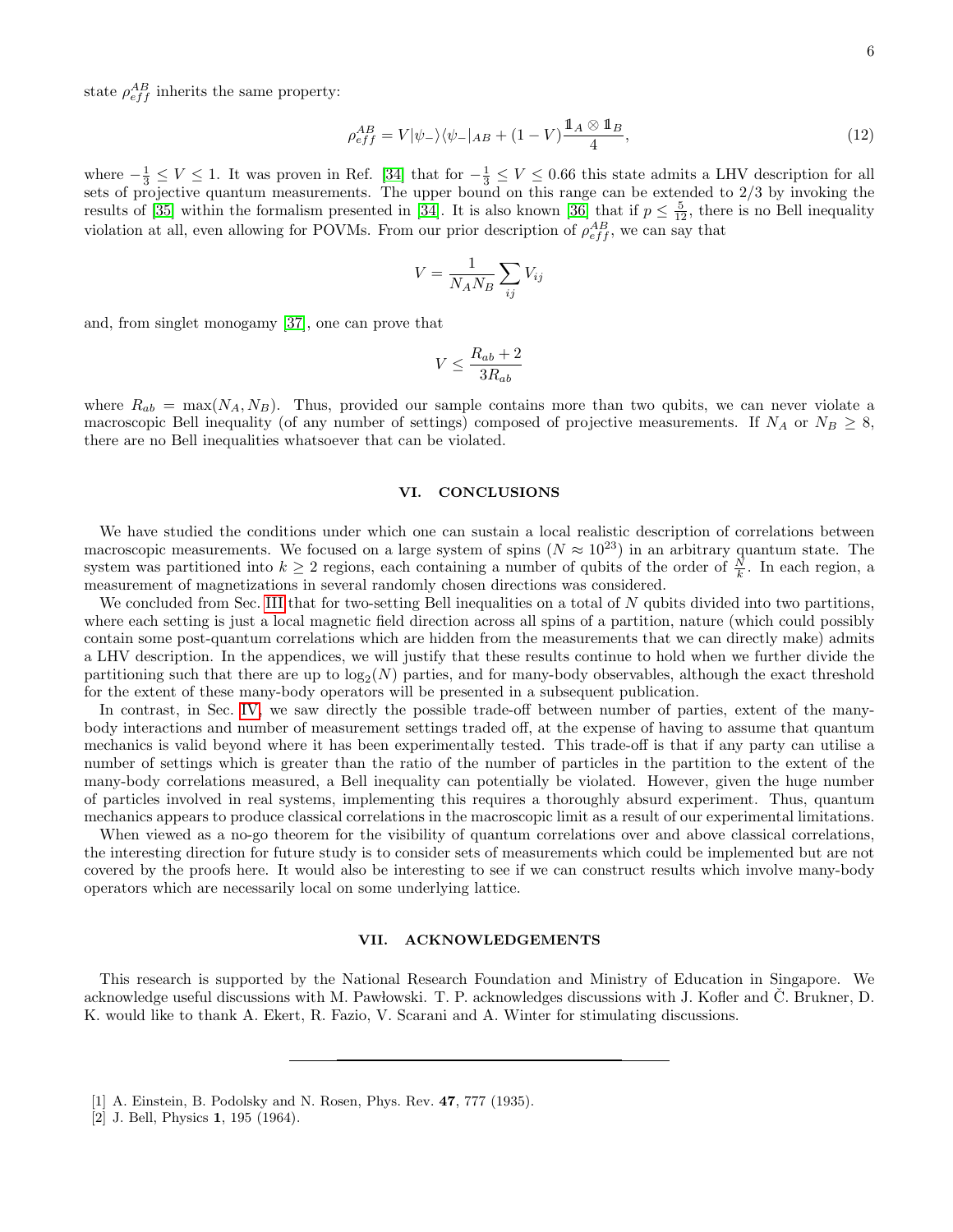- <span id="page-6-0"></span>[3] A. Aspect, P. Grangier, and G. Roger, Phys. Rev. Lett. 47, 460 (1981).
- [4] A. Aspect, J. Dalibard, and G. Roger, Phys. Rev. Lett. 49, 1804 (1982).
- [5] G. Weihs, T. Jennewein, C. Simon, H. Weinfurter, and A. Zeilinger, Phys. Rev. Lett. 81, 460 (1998).
- [6] M. A. Rowe *et al.*, Nature **409**, 791 (2001).
- [7] A. Aspect, Nature 398, 189 (1999).
- <span id="page-6-1"></span>[8] P. Grangier, Nature 409, 774 (2001).
- <span id="page-6-2"></span>[9] F. Károlyházy, Il Nuovo Cimento A 42, 390(1966).
- [10] I. C. Percival, Proc. R. Soc. A 451, 503 (1995).
- [11] P. Pearle and E. Squires Found. Phys. **26**, 291 (1996).
- [12] L. Diósi, Phys. Lett. A 105, 199 (1984); Phys. Lett. A 120, 377 (1987); Phys. Rev. A 40, 1165 (1988).
- [13] R. Penrose, Gen. Relativ. Gravit. 28, 581 (1996); Phil. Trans. R. Soc. A 356, 1927 (1998); The Road To Reality (Jonathan Cape Publishers, London, 2004).
- <span id="page-6-3"></span>[14] G. C. Ghirardi, A. Rimini, and T. Weber, Phys. Rev. D 34, 470 (1986).
- <span id="page-6-4"></span>[15] W. H. Zurek, Phys. Today 44, 36 (1991).
- [16] W. H. Zurek, Rev. Mod. Phys. 75, 715 (2003).
- <span id="page-6-5"></span>[17] M. Schlosshauer, Decoherence and the quantum-to-classical transition (Springer, 2007).
- <span id="page-6-6"></span>[18] A. Peres, Quantum Theory: Concepts and Methods (Kluwer Academic, Dordrecht, 1995).
- [19] P. Busch, M. Grabowski, and P. J. Lahti, *Operational Quantum Physics* (Springer, New York, 1995).
- [20] D. Poulin, Phys. Rev. A 71, 022102 (2005).
- <span id="page-6-7"></span>[21] J. Kofler and Č. Brukner, Phys. Rev. Lett.  $99$ , 180403 (2007); Phys. Rev. Lett.  $101$ , 090403 (2008); [arXiv:1009.2654](http://arxiv.org/abs/1009.2654) (2010).
- <span id="page-6-8"></span>[22] L. Vandersypen et al., Nature 414, 883 (2001).
- <span id="page-6-9"></span>[23] V. Coffman, J. Kundu, and W. Wootters, Phys. Rev. A 61, 052306 (2000).
- [24] T. J. Osborne and F. Verstraete, Phys. Rev. Lett. 96, 220503 (2006).
- <span id="page-6-21"></span>[25] V. Scarani and N. Gisin, Phys. Rev. Lett. 87, 117901 (2001); Phys. Rev. A 65, 012311 (2001).
- [26] B. Toner and F. Verstraete, [quant-ph/0611001.](http://arxiv.org/abs/quant-ph/0611001)
- <span id="page-6-13"></span>[27] B. M. Terhal, A. C. Doherty, and D. Schwab, Phys. Rev. Lett. 90, 157903 (2003).
- <span id="page-6-14"></span>[28] M. Pawłowski and Č. Brukner, Phys. Rev. Lett.  $102$ , 030403 (2009).
- <span id="page-6-10"></span>[29] P. Kurzyński, T. Paterek, R. Ramanathan, W. Laskowski, and D. Kaszlikowski, in preparation.
- <span id="page-6-11"></span>[30] N. W. Ashcroft and N. D. Mermin, Solid State Physics, (Harcourt, Orlando, 1976).
- <span id="page-6-12"></span>[31] M. Zukowski and Č. Brukner, Phys. Rev. Lett.  $88$ , 210401 (2002).
- <span id="page-6-15"></span>[32] D. Collins and N. Gisin, J. Phys. A **37**, 1775 (2004).
- <span id="page-6-16"></span>[33] R. Werner, Phys. Rev. A 40, 4277 (1989).
- <span id="page-6-17"></span>[34] A. Acin, N. Gisin, and B. Toner Phys. Rev. A **73**, 062105 (2006).
- <span id="page-6-18"></span>[35] A. Tonge, technical report TR/08/83, "Low Dimensional Grothendieck constants" (1983).
- <span id="page-6-19"></span>[36] J. Barrett, Phys. Rev. A **65**, 042302 (2002).
- <span id="page-6-20"></span>[37] A. Chandran, D. Kaszlikowski, A. Sen(De), U. Sen, V. Vedral, Phys. Rev. Lett. 99, 170502 (2007); A. Kay, D. Kaszlikowski, R. Ramanathan Phys. Rev. Lett. 103, 050501 (2009).

#### Appendix A: Multipartite Scenario

We generalize the method to the scenario where the system of  $N$  qubits is partitioned into  $k$  regions, namely  $A, B, \ldots K$  such that there are  $N_k$  particles in each region. Assume for the moment that all  $N_k$  are equal to some n. Evidently  $N = n \times k$ . The case where the number of particles in each region is different will be dealt with later.

Once again, we consider the situation where the local magnetization is measured in each region. The question is then: Does a state  $\rho$  of the system exist such that the correlations between the local magnetizations are non-classical?

We now proceed in a manner analogous to the bipartite scenario. The correlations between local magnetizations read

$$
\langle \mathcal{M}_{\vec{n}_1} \otimes \cdots \otimes \mathcal{M}_{\vec{n}_k} \rangle = n^k \text{Tr}\Big( (\vec{n}_1 \cdot \vec{\sigma} \otimes \cdots \otimes \vec{n}_k \cdot \vec{\sigma}) \rho_{eff}^{R_1 \dots R_k} \Big), \tag{A1}
$$

where the effective state is now a state between  $k$  qubits

$$
\rho_{eff}^{AB...K} = \frac{1}{n^k} \sum_{l_1 \in A} \cdots \sum_{l_k \in K} \rho_{l_1...l_k}
$$

constructed from the k-qubit reduced density matrices,  $\rho_{l_1...l_k}$ , between qubits taken one from each region. The existence of a LHV model for k-qubit correlation measurements in this effective state then implies its existence for the whole quantum state  $\rho$ .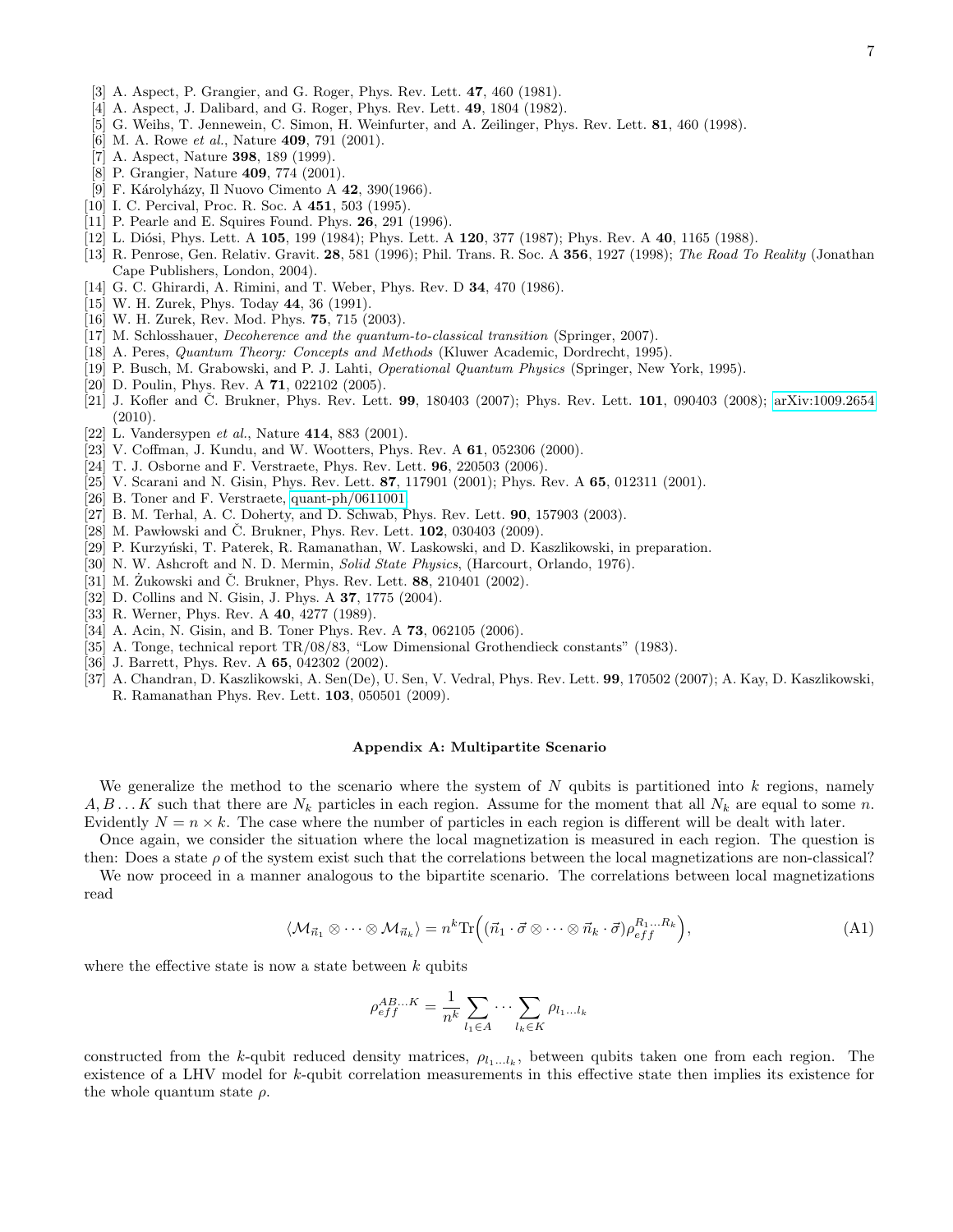We use here the results from Ref. [\[31\]](#page-6-12), in which it was shown that a set of  $2^k$  correlation functions obtained on k-qubit state by measuring one of two local observables admits LHV model if

$$
\sum_{i_1...i_k=\{x,y\}} T_{i_1...i_k}^2 \le 1,\tag{A2}
$$

where  $T_{i_1...i_k} = \text{Tr}(\sigma_{i_1} \otimes \cdots \otimes \sigma_{i_k} \rho_{eff}^{AB...K})$  is the correlation function for the orthogonal local directions  $\vec{x}$  and  $\vec{y}$  defined as sum and difference of local measurement settings. In our case, these correlation functions read

$$
T_{i_1...i_k} = \frac{1}{n^k} \sum_{l_1 \in R_1} \cdots \sum_{l_k \in R_k} T_{i_1...i_k}^{l_1...l_k},\tag{A3}
$$

where  $T_{i_1...i_k}^{l_1...l_k}$  gives the correlations between a set of k particles labeled by  $l_1...l_k$ . Inserting this expression into the LHV criterion yields

$$
\sum_{i_1...i_k=1}^2 T_{i_1...i_k}^2 = \frac{1}{n^{2k}} \sum_{i_1...i_k=1}^2 \left( \sum_{l_1...l_k} \sum_{l'_1...l'_k} T_{i_1...i_k}^{l_1...l_k} T_{i_1...i_k}^{l'_1...l'_k} \right).
$$
 (A4)

We show under which conditions this expression is less than 1 in order to satisfy the LHV criterion.

This will be accomplished by showing that the expression above can be written as the sum scalar products between any two of  $n^k$  vectors each of which has length at most one. Note that the sums over  $i_1 \ldots i_k$  and the sums over  $l_1 \ldots l_k$  and  $l'_1 \ldots l'_k$  result in a total of  $2^k \times n^{2k}$  terms in the above expression. Hence, each vector that we construct must have a minimum of  $2^k$  components so that the final expression has magnitude less than 1.

From Ref. [\[25\]](#page-6-21), we know that if the components of each vector are averages of mutually anti-commuting observables, the length of the vector is bounded by 1. The task then is to find  $n^k$  groups of  $2^k$  correlation functions  $T_{i_1...i_k}^{l_1...l_k}$  such that the corresponding observables  $\sigma_{i_1} \otimes \cdots \otimes \sigma_{i_k}$  mutually anti-commute. This is a generalization of what was done in the bipartite scenario.

We now present a simple algorithm to accomplish this task. We will first construct one vector of  $2^k$  components and build the other  $n^k - 1$  vectors by applying certain modifications to it.

For simplicity, we shall first construct the vector as a set of  $2<sup>k</sup>$  mutually anti-commuting observables and then replace the observables by the corresponding correlation functions. Note that each component of the vector is a tensor product of k single qubit observables of the type  $\sigma_{i_j}$  acting on one of the qubits  $l_j$  on each region. For each qubit  $l_j$  in region J, these can take only two values, namely  $\sigma_1^{l_j}$  and  $\sigma_2^{l_j}$ . These two observables clearly anti-commute for given  $l_j$ . Since we need  $2^k$  mutually anti-commuting observables, a simple and direct solution is to construct a binary tree algorithm which would require  $N_k = 2^{k-1}$  qubits in a region.

Let us first briefly discuss this approach before proceeding to look for improvements. We first list all  $2^k$  strings  $\sigma_1^{l_1}\otimes\cdots\otimes\sigma_1^{l_k}$  to  $\sigma_2^{l_1}\otimes\cdots\otimes\sigma_2^{l_k}$ . Each of the  $n^k$  vectors should contain all these strings. The difference between the vectors will lie only in the values of  $l_1 \ldots l_k$ . The simplest approach is to let each  $l_j$  assume values from 1 to  $2^{j-1}$ . This can be represented by the tree diagram as shown in Fig.[\[2\]](#page-8-0) for  $k = 4$ .

The remaining vectors are constructed by simple modifications to the original vector. Two operations are performed: 1. change of  $l_j$  to  $l_{j+m}$  where addition is modulo m; and 2. change of  $i_j$  to  $i_j + 1$  where addition is modulo 2.

It is straightforward to show that these two operations applied to all operator sequences in a vector preserve the anti-commutation of operators. Moreover, all the  $n^k$  vectors can be obtained from one vector by applying these two operations.

Hence, a possible grouping of terms is achieved which ensures that the LHV criterion is satisfied. The pitfall is that the algorithm is inefficient and needs one of the regions, namely the last one, to have  $n = 2^{k-1}$  qubits. Since we assume that all regions contain roughly equal number of qubits, we have  $N = 2^{k-1} \times k$ .

A factor k improvement can be obtained by modifying the binary algorithm as we show below. First let us define a function  $g(n)$  as the smallest power of 2 that is greater than or equal to n. We then define m to be  $g(\frac{2^{k-1}}{k-1})$  $\frac{2^{k-1}}{k-1}$ ). We then carry out the binary tree algorithm for the first m operators with the leaf at the  $k^{th}$  region. In the second step, we shift the leaf of the tree one region to the left and construct the next  $m$  operators again by the binary tree method. Then in the third step, we shift the leaf one region to the left and construct  $2m$  operators. In general, in the j<sup>th</sup> step, we shift the leaf one region to the left and construct  $2^{j-2} \times m$  operators by the binary tree method. We carry out this algorithm until  $2^k$  operators are constructed at which point the binary string is exhausted and no more mutually anti-commuting operators exist. The algorithm thus describes a binary tree that curls back and equitably distributes the 2<sup>k</sup> operators among the k regions giving at most  $n = \sum_{l=1}^{k} g(\frac{2^{l-1}}{k-1})$  $\frac{2^{k-1}}{k-1}$ ) particles per grid. An illustration